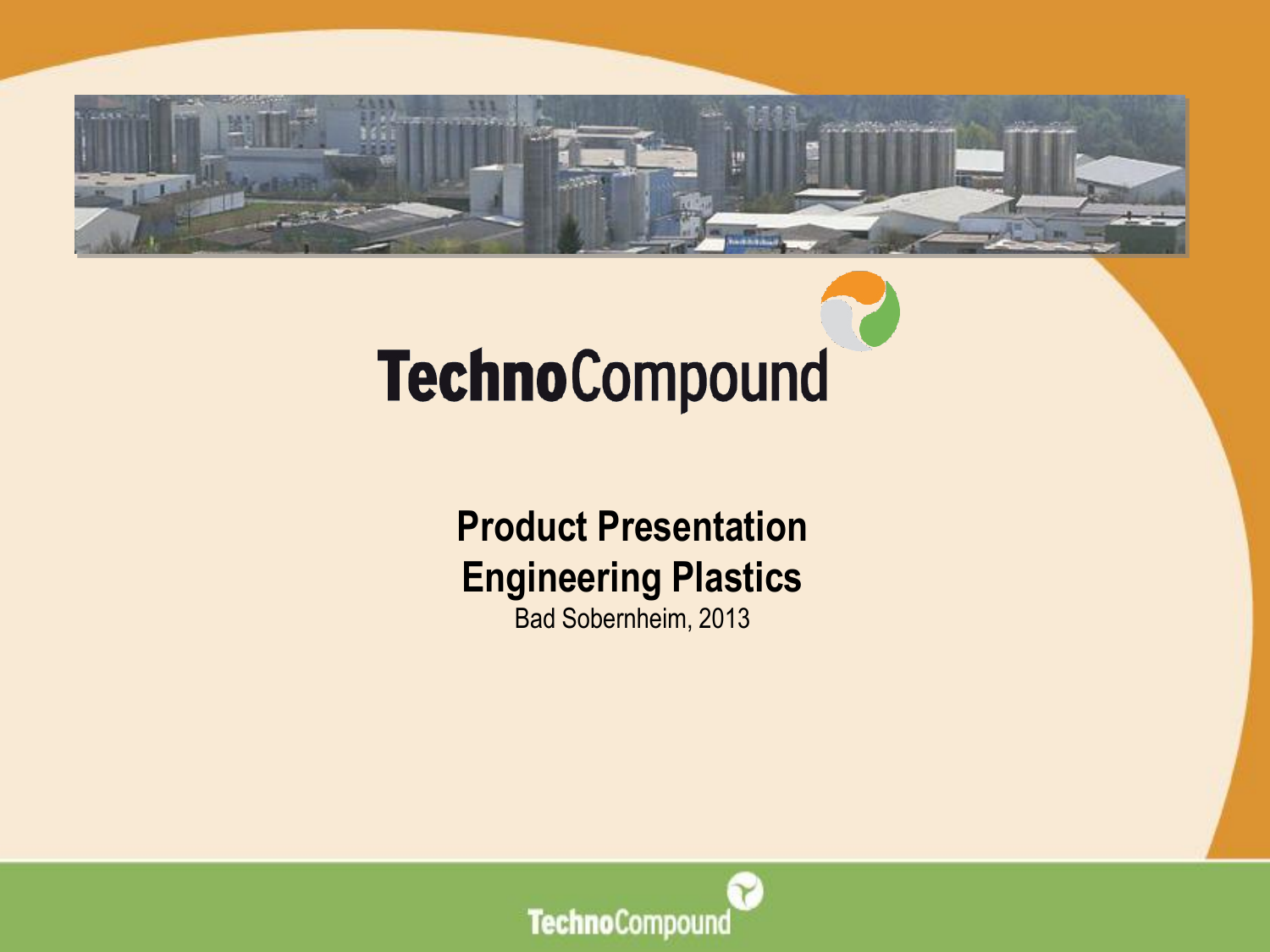

#### Plant Bad Sobernheim



TechnoCompound

Polymer-Group

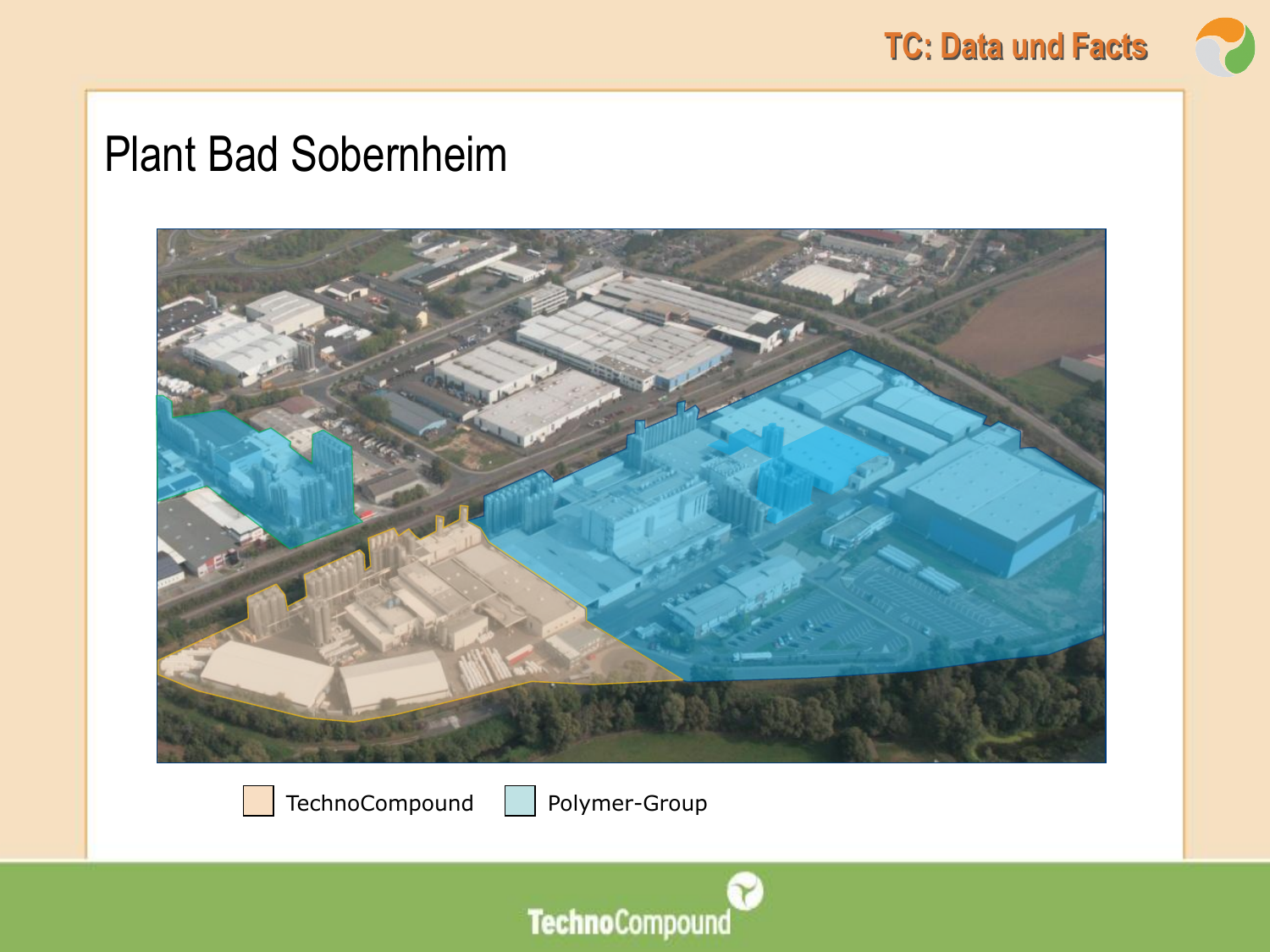







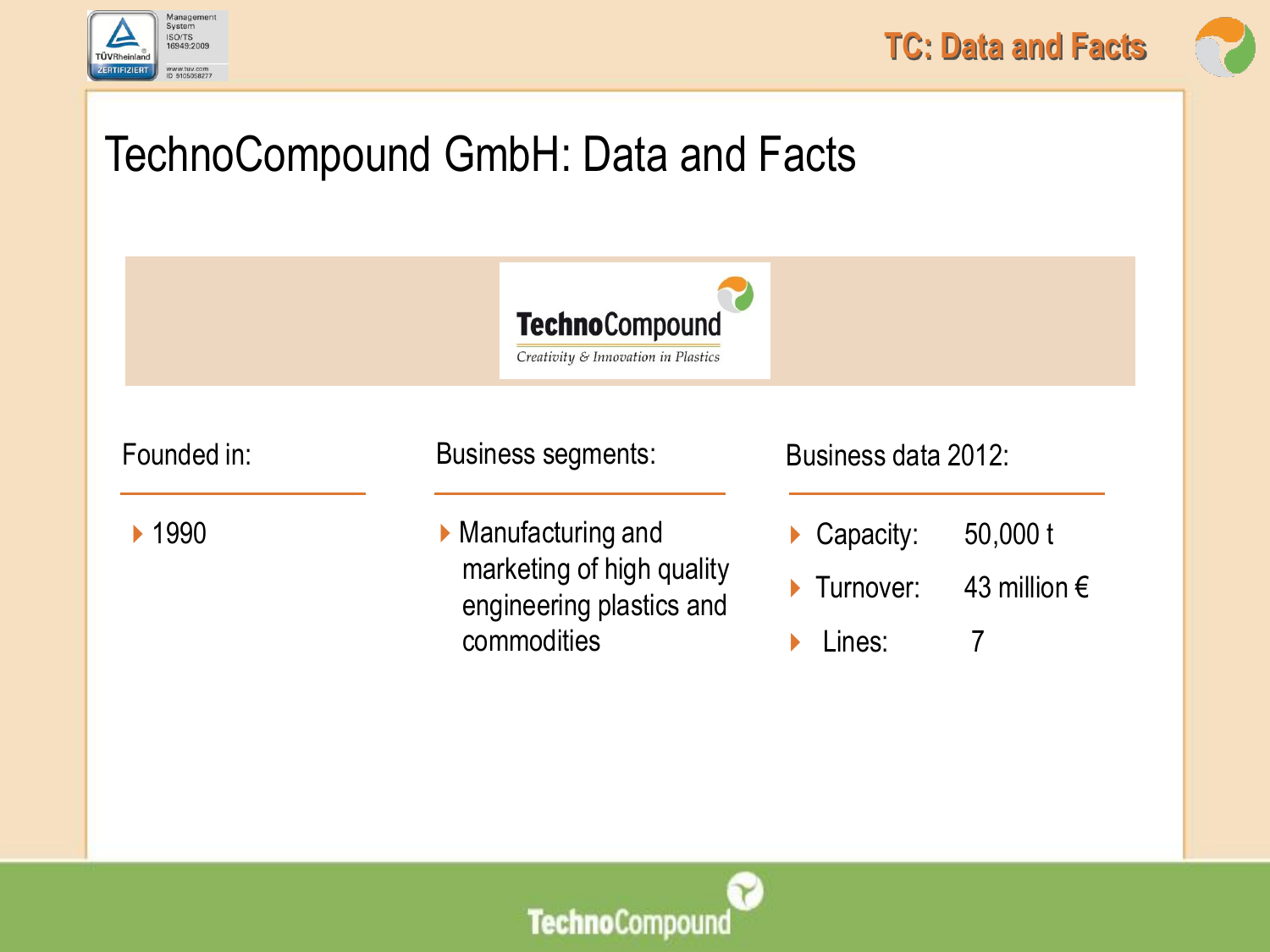

#### Product Range TechnoCompound



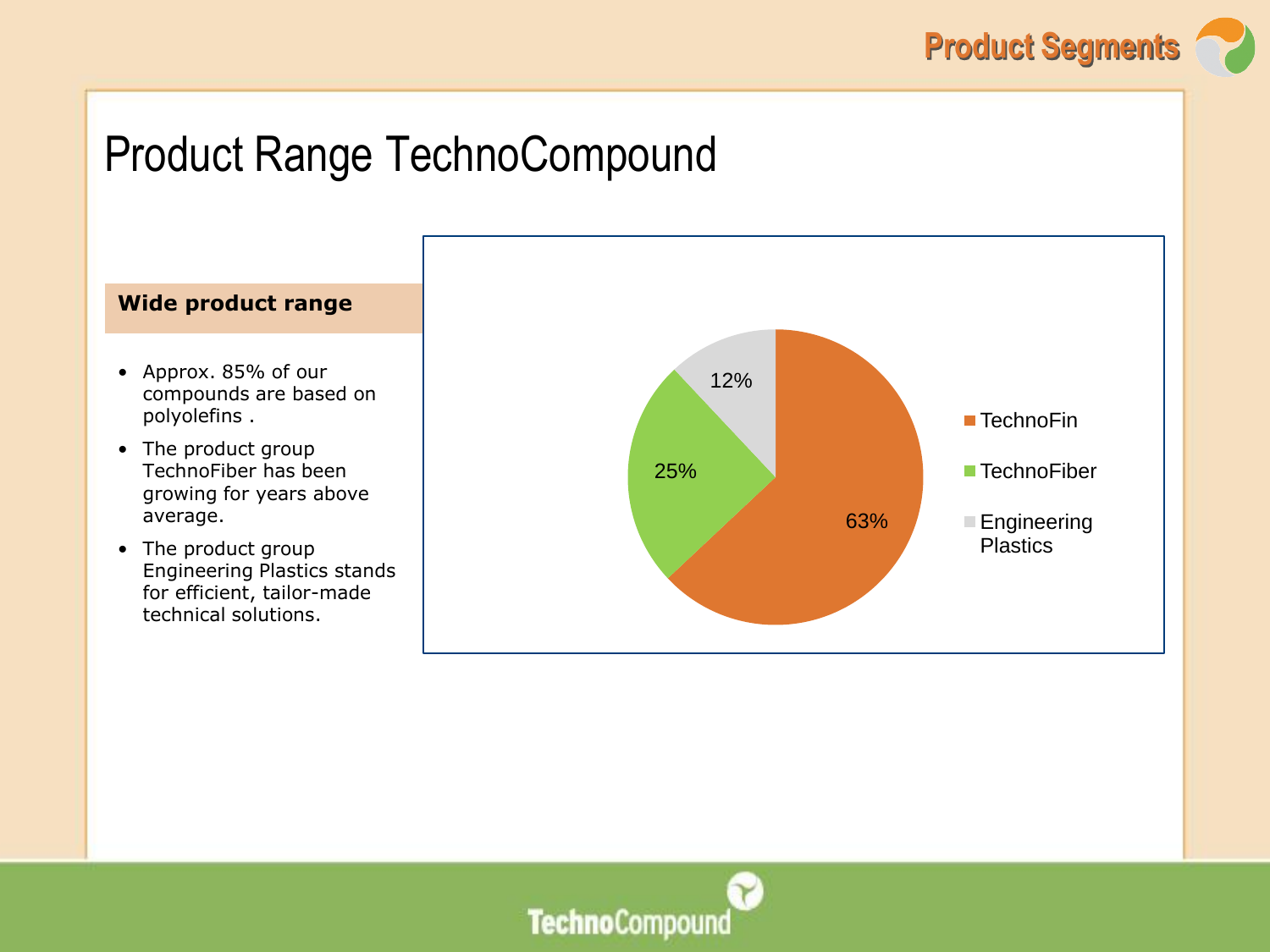- • **Polymer-Group: Data and Facts**
- • **TechnoCompound: Data and Facts**

• **Product Segments TechnoCompound**

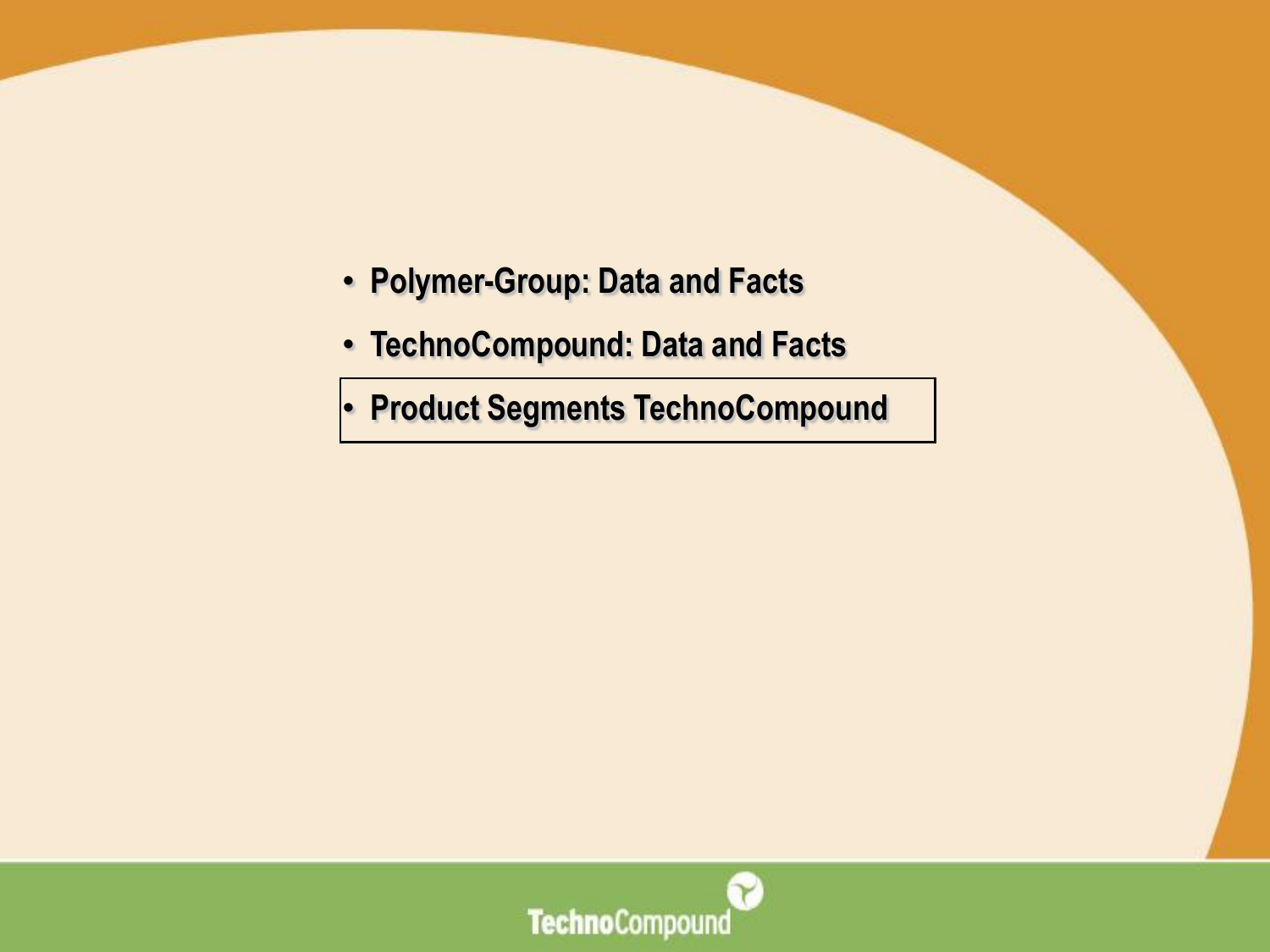

## Product Segments TechnoCompound

| <b>Polyolefin Compounds</b> | TechnoFin (PP)              |            |
|-----------------------------|-----------------------------|------------|
|                             | TechnoFinXC (PP)            | <b>NEW</b> |
| <b>LGF Compounds</b>        | TechnoFiber (PP)            |            |
|                             | TechnoGreen (PP)            | NEW        |
|                             | TechnoForce (PP LGF-CF) NEW |            |
| <b>Engineering Plastics</b> | TechnoElast (TPE-V, -S, -O) |            |
|                             | TechnoPet (PET)             |            |
|                             | TechnoDur (PBT)             |            |
|                             | TechnoMid (PA)              |            |

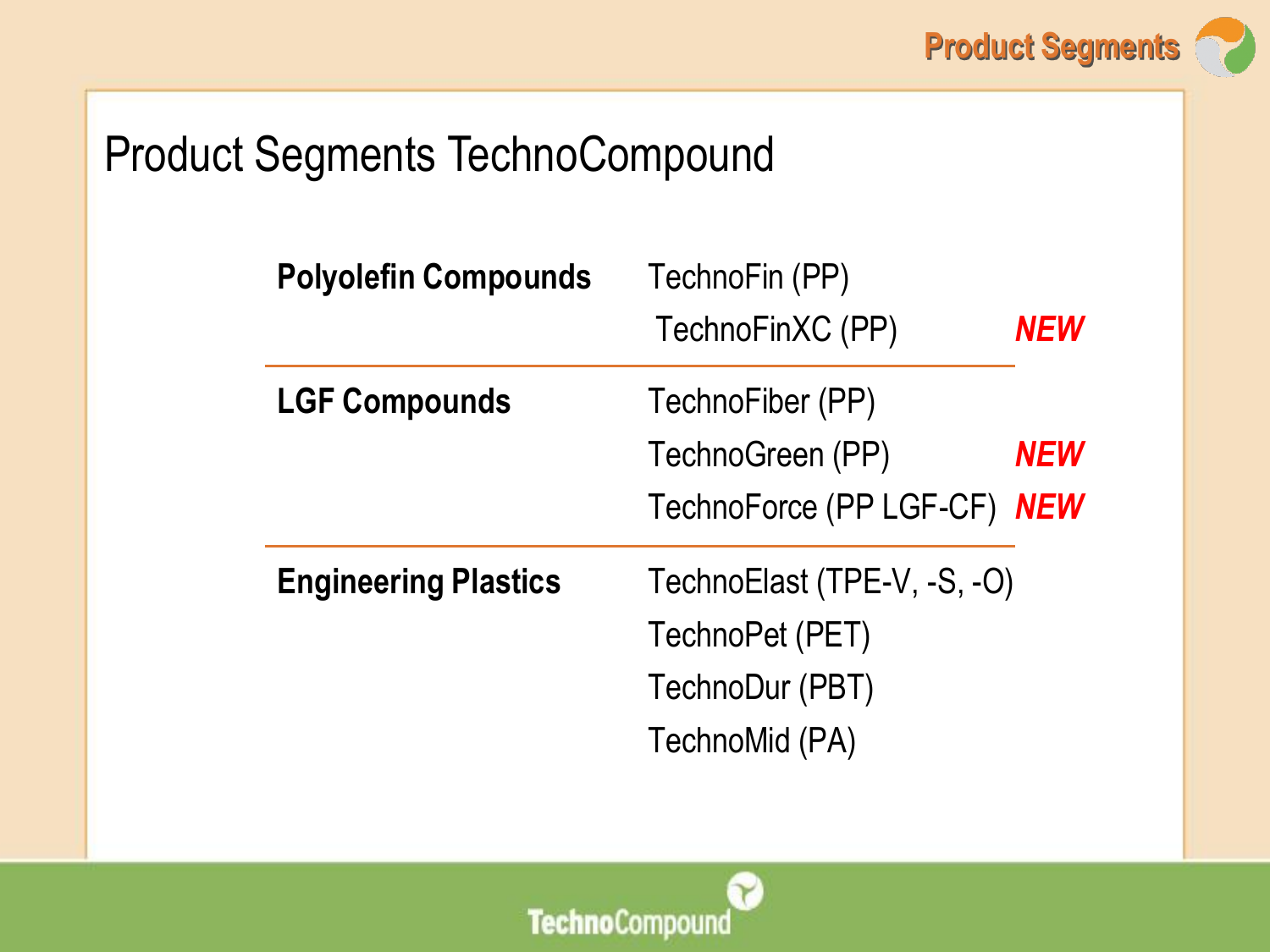

## TechnoElast (TPE)

Insulation, absorption properties and elastic memory

**TechnoElast S** styrene block copolymers (TPE-S)

**TechnoElast O** Partly cross-linked PP/EPDM (TPE-O)

**TechnoElast V** Cross-linked PP/EPDM (TPE-V)

- For all applications (blowing, extrusion, injection moulding)
- TPE-V with a hardness range from Shore A 70 to Shore D 60
- TPE-S with a hardness range from Shore A 40 to Shore D 60
- TPE-O with a hardness range from Shore A80 to Shore D 50



Ventilation duct made of TechnoElast O D5011

**Your opportunity: TechnoElast compounds made to suit your needs!** 

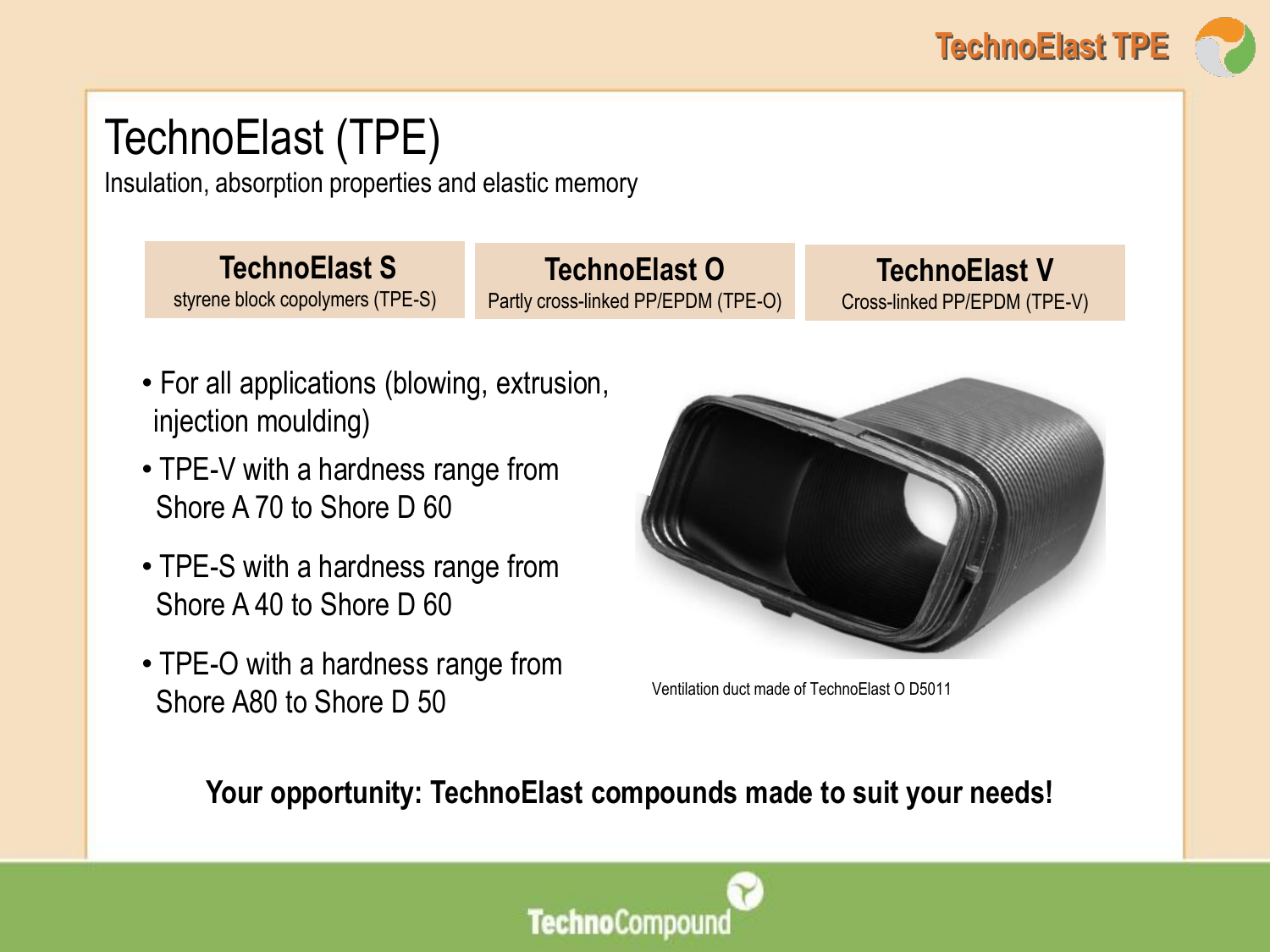

## TechnoElast (TPE) – TPE-V Compound

#### **TechnoElast V D4011 I 1 sw (38875)**

- High dimensional stability
- Low warpage
- High impact strength
- High viscosity
- Optimised adhesive strength



Spoiler lip Golf VI

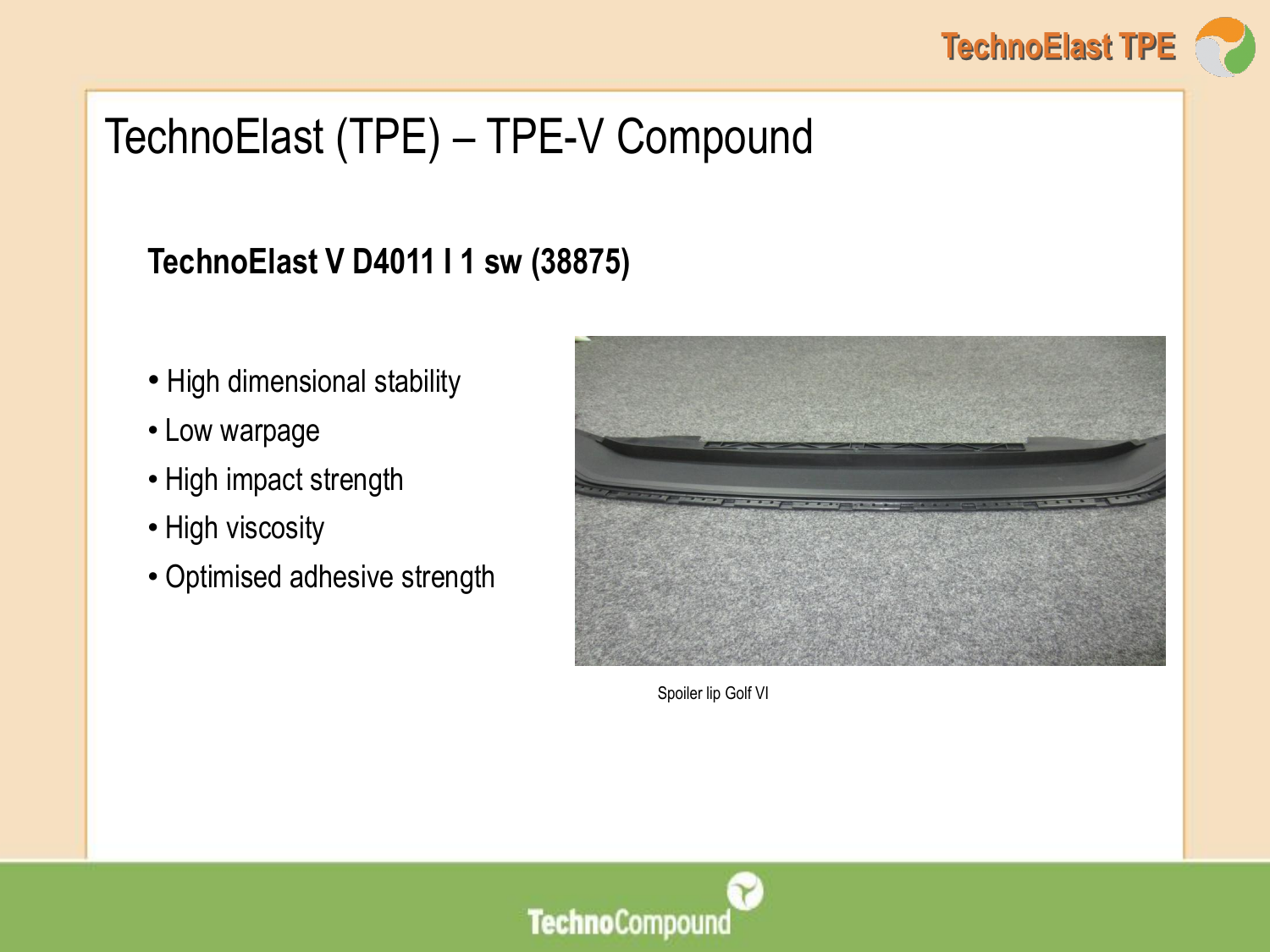

## TechnoElast (TPE) – Heavy Compound

#### **TechnoElast V A9019 MA19 I 2 sw (85504)**

- sound insulation for acoustic components -

- For all acoustic applications (extrusion, injection moulding)
- Arbitrary density
- Fillers are barium sulphate or magnetite
- Good processability

**Your benefit: TechnoElast heavy compound formulations according to your needs!**

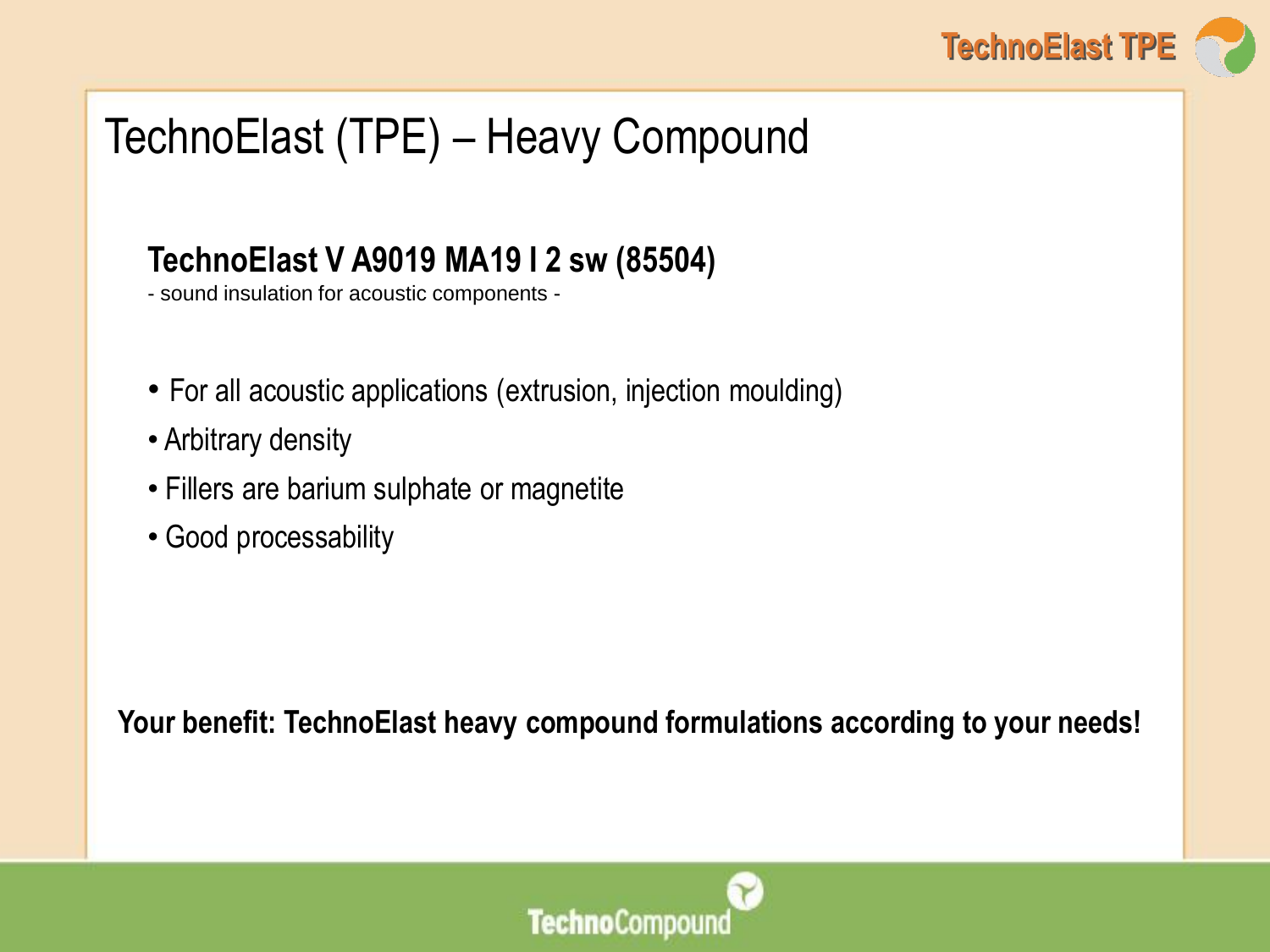

## TechnoPet (PET)

Dimensional stability even at high temperatures

- Fillers such as short glass fiber among others, glass beads, mineral, carbon black, magnetite etc.
- patented formulations for low tool temperatures of up to 100° C
- Filler content of up to 45 %
- Modifications such as UV, FR but also scratch resistant versions, impact strength modified or heat stabilized



Component made of TechnoPet GF 45: Dimensional stability for high temperatures

**Your idea: Using innovation to create improved materials for you!**

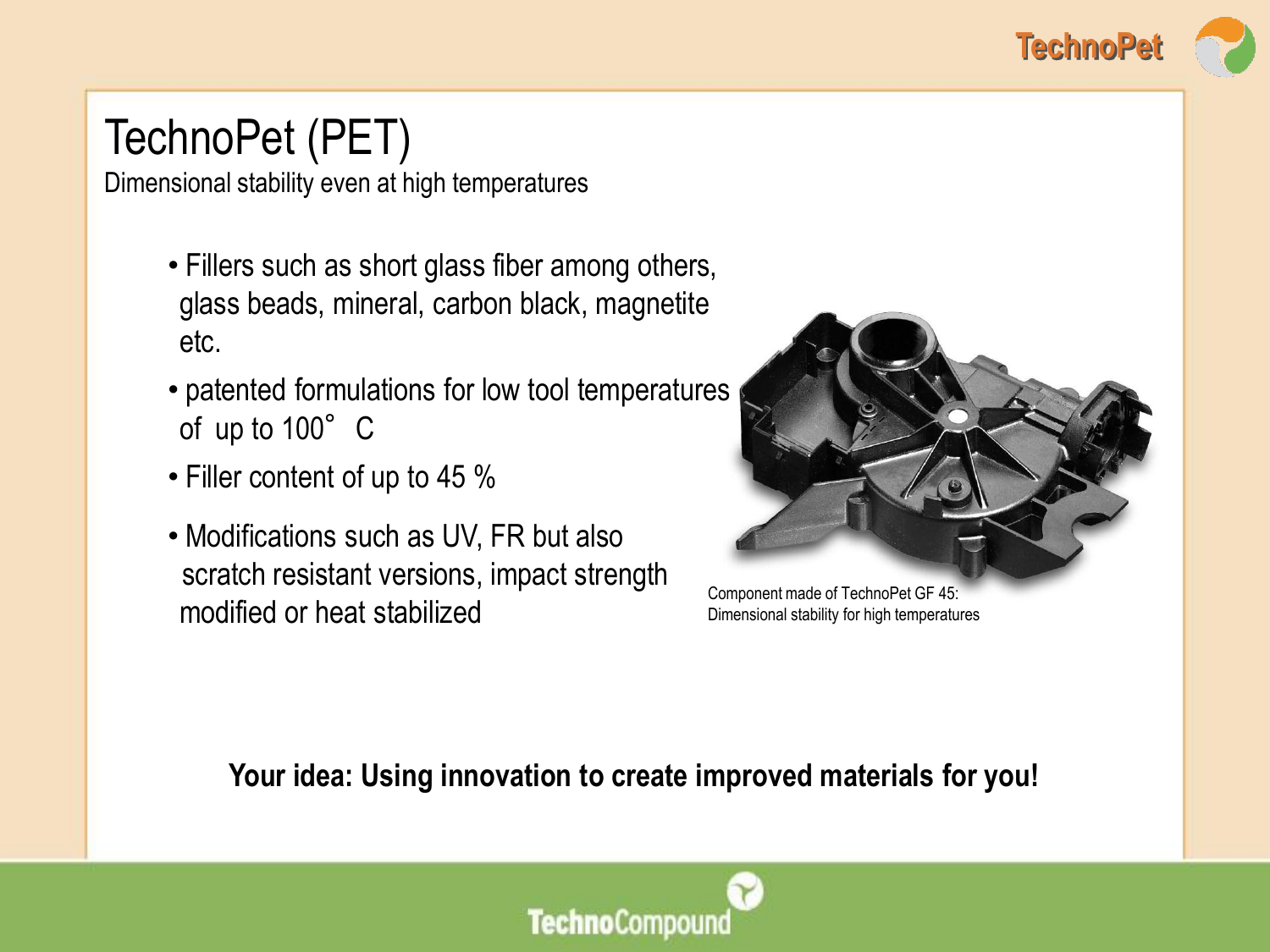

## TechnoDur (PBT)

Extreme hardness and very good wear characteristics

- Fillers such as short glass fiber, glass beads barium sulphate or mineral filler material
- Blends of PBT/PET or PBT/ASA
- Filler content of up to 30 %
- Modifications such as UV, FR but also surface optimized, impact strength modified or heat stabilized



Air supply TechnoDur PBT GF 30 BAGF 18 black (71121)

**Your demand: High level technical compounds!**

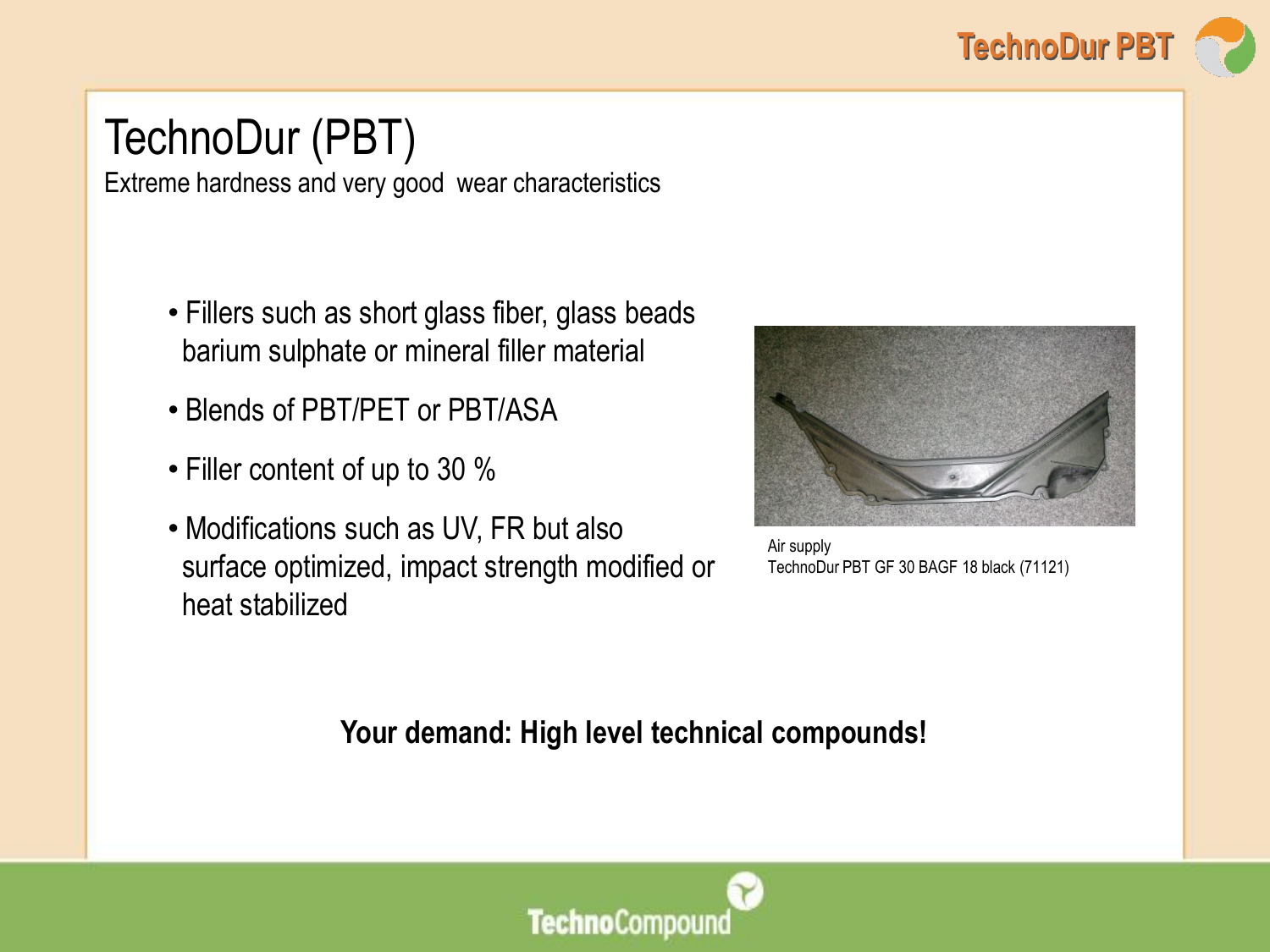

## TechnoDur (PBT) – Heavy Compound

#### **TechnoDur PBT GF 30 BAGF 18 black (71121)**

- sound insulation for acoustic components -

- Good temperature feature
- No conductance
- Fillers are barium sulphate or magnetit
- Good processability

**Your benefit: Very good sound insulation!**

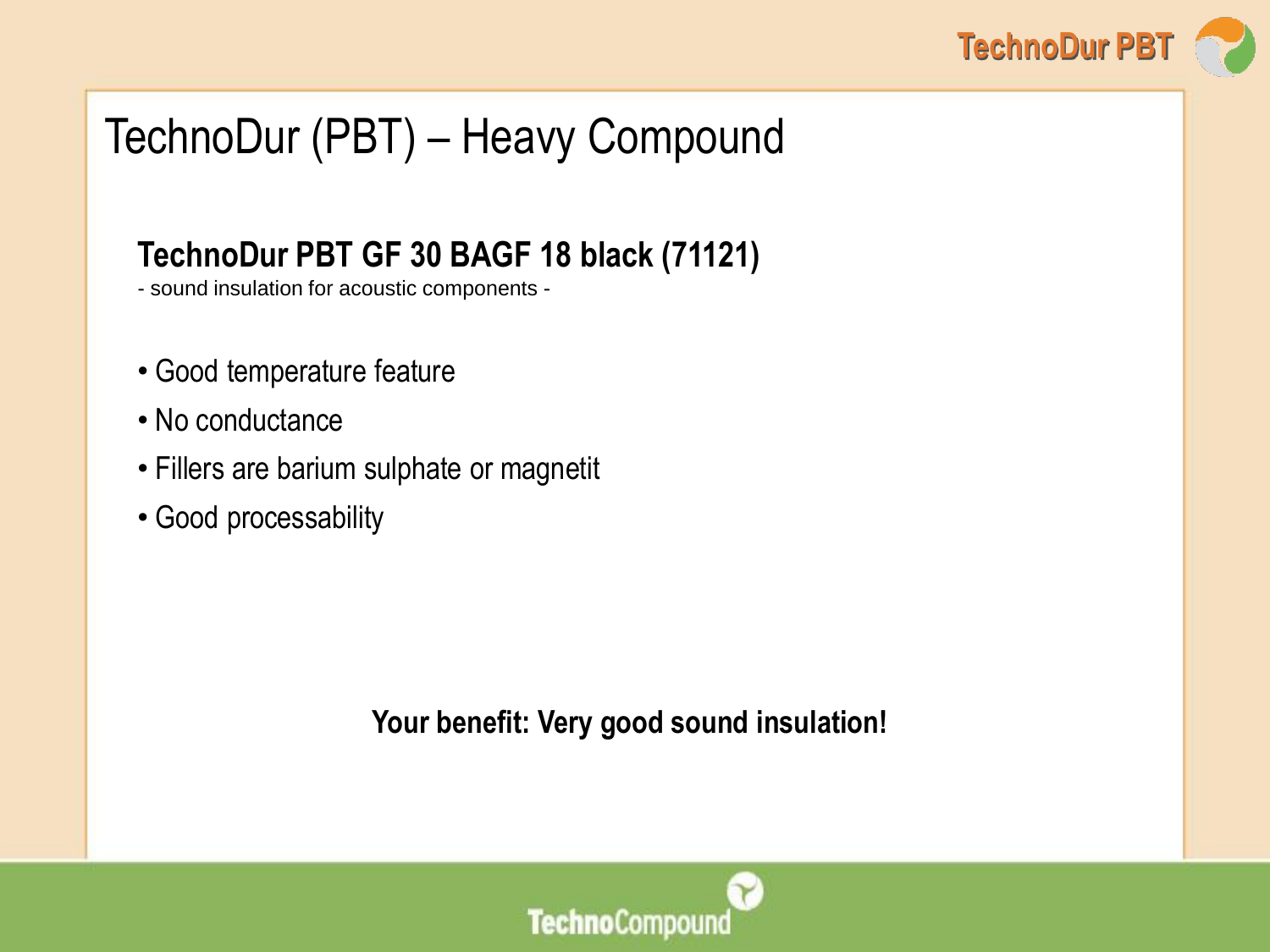

## TechnoDur (PBT) – Low Warp

#### **TechnoDur PBT/PET GF 30 black (9965) TechnoDur PBT/ASA GF 30 LW black (58129)**

- low warpage and good dimensional stability -

- For long frames
- Thin filaments possible
- Very good surface finish
- Good processability

**Your benefit: Recipe modifications for different parts possible!**

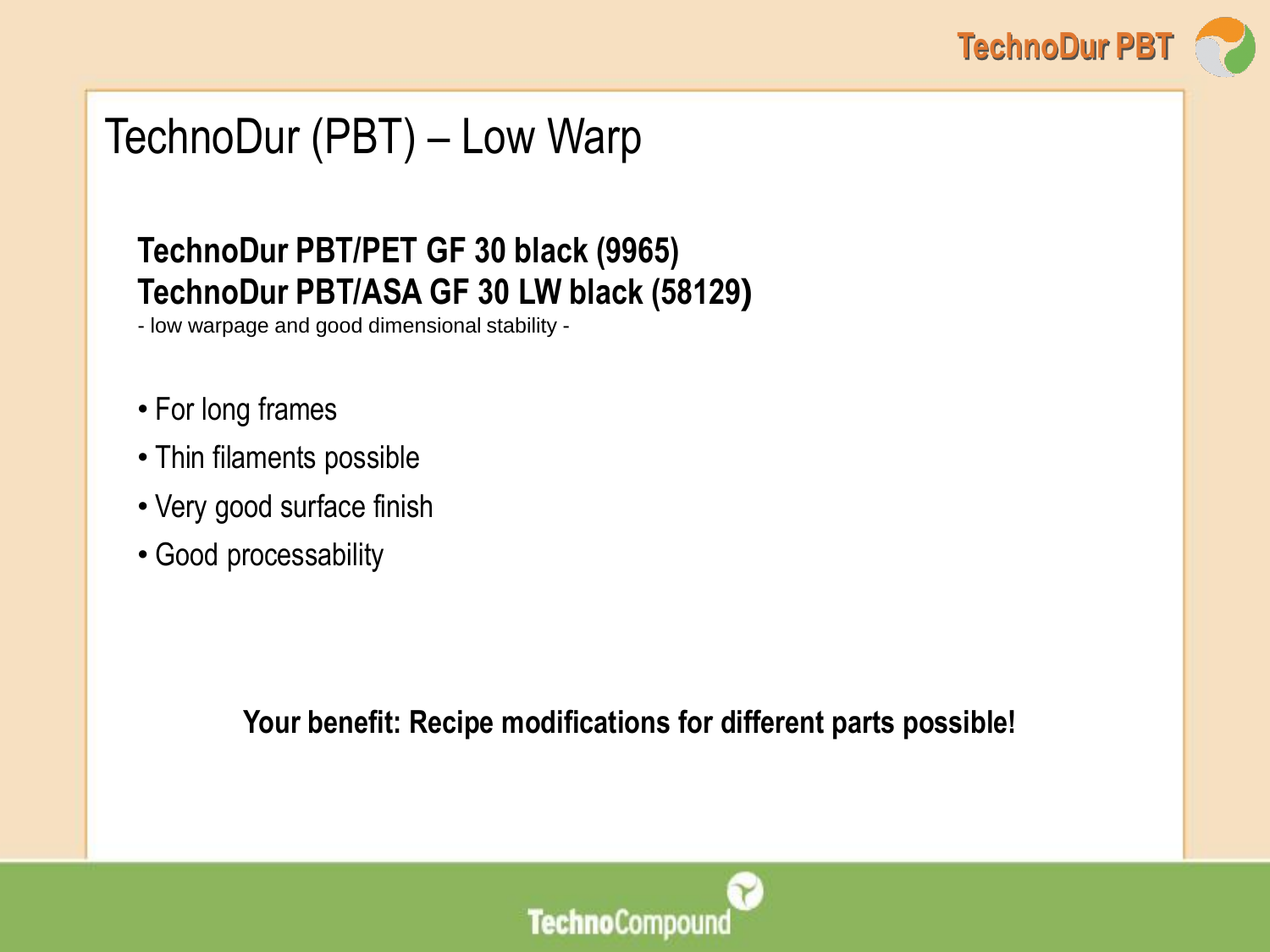

## TechnoMid (PA)

Optimized for technical applications

- PA6 and PA66 for injection moulding and extrusion applications
- Fillers such as among others short glass fiber, glass beads, mineral, carbon fibers or e.g. wollastonite
- Filler content of up to 45 %
- Modifications such UV, FR but also nucleotized, surface optimized, impact strength modified, hydrolysis resistant or heat stabilized



TechnoMid PA6 GF 20 castor for office chair

#### **Your demands are met with high performance materials!**